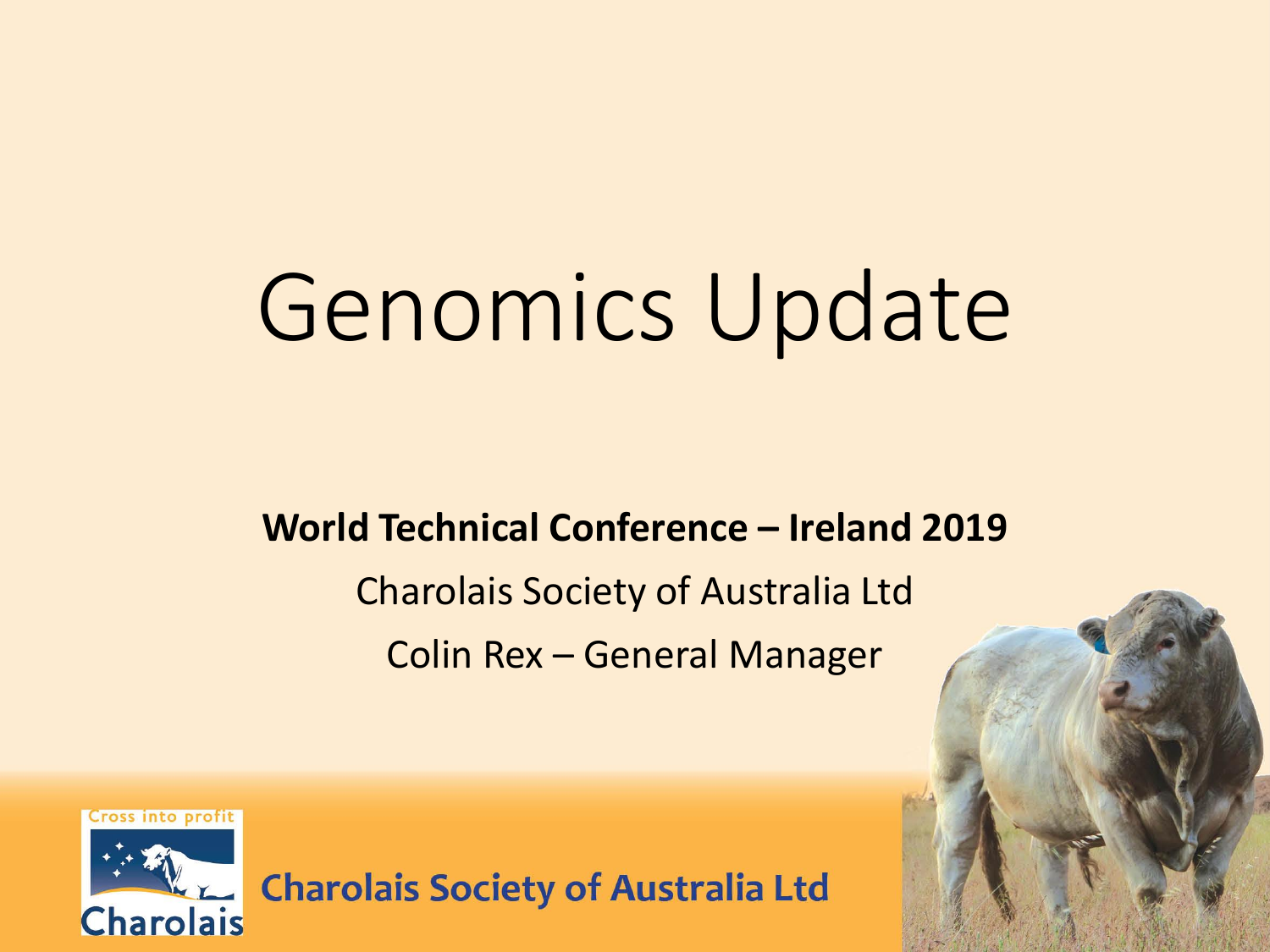#### DNA Regulations

- Transitioned to SNP technology 1<sup>st</sup> January 2012
	- All overseas sires require GGP-HD (was 80K, now 130K)
	- All local sires require 50K
	- All ET Donors require 50K
	- Since 1<sup>st</sup> January 2018 all sires are sire verified if possible
	- All imported semen sires from 1<sup>st</sup> July 2019 require full parent verification.

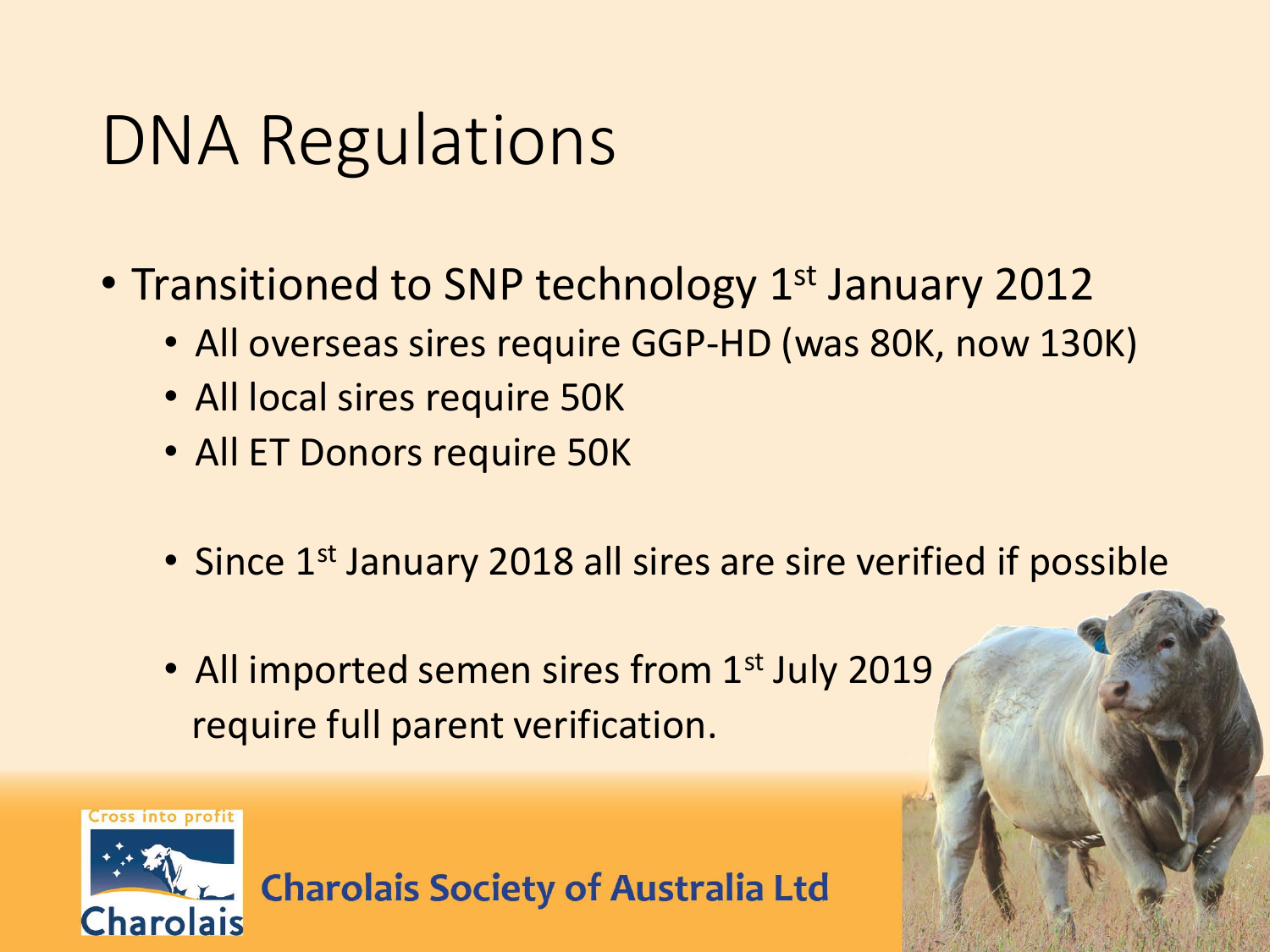## Single Step Analysis

- Currently in Australia the following breeds have a Single Step Genomic Analysis
	- Angus
	- Wagyu
	- Hereford
	- Brahman

Charolais are hopefully next!



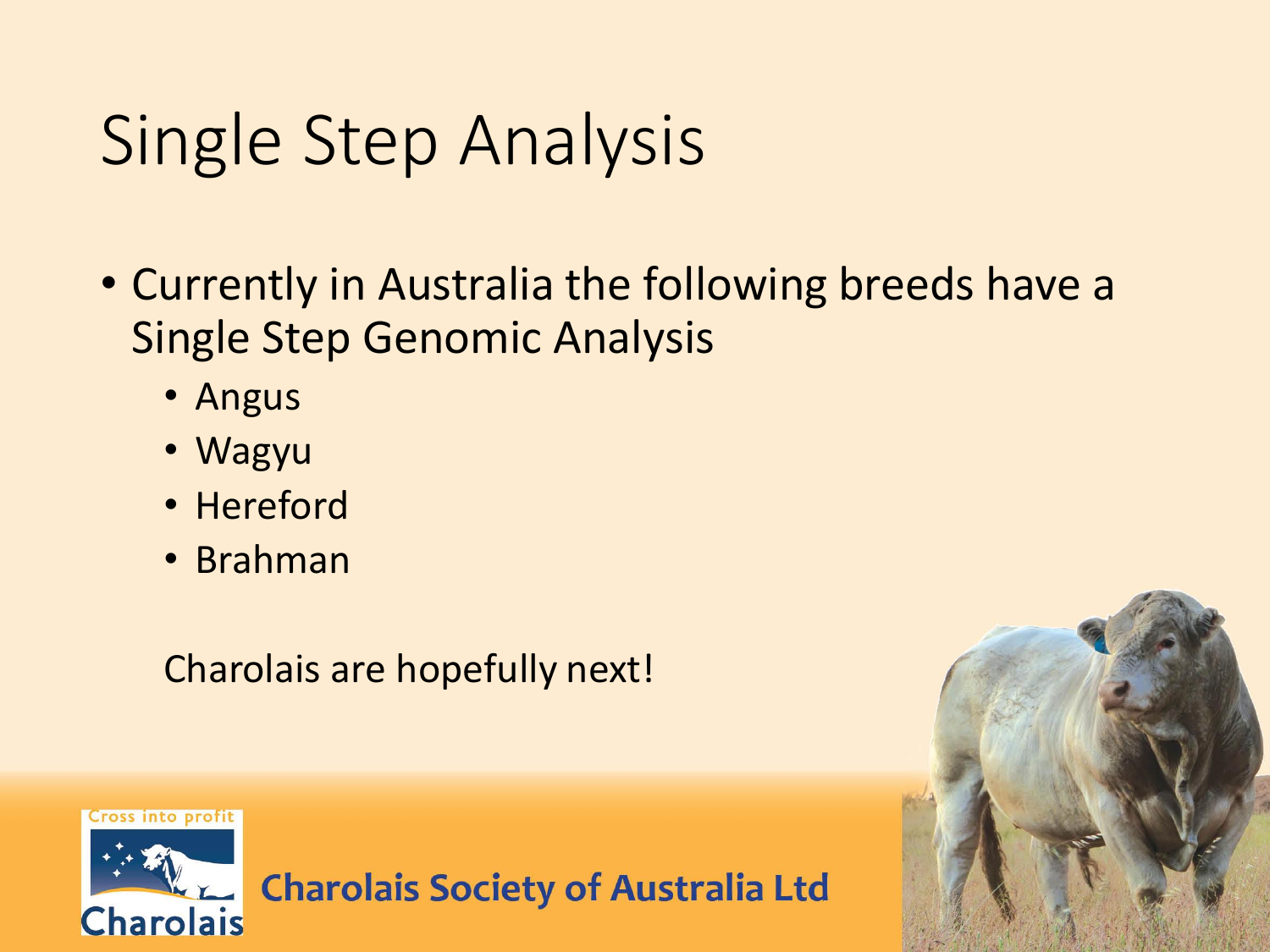### Single Step Progress

- Currently have 2,100 SNP profiles including 80 High Density (80K+)
- Averaging new 70 profiles a month
- Neogen are currently profiling a selection of sires at 770K for research.
- Stockpile of 1,200 DNA samples on hand from our BIN research project.

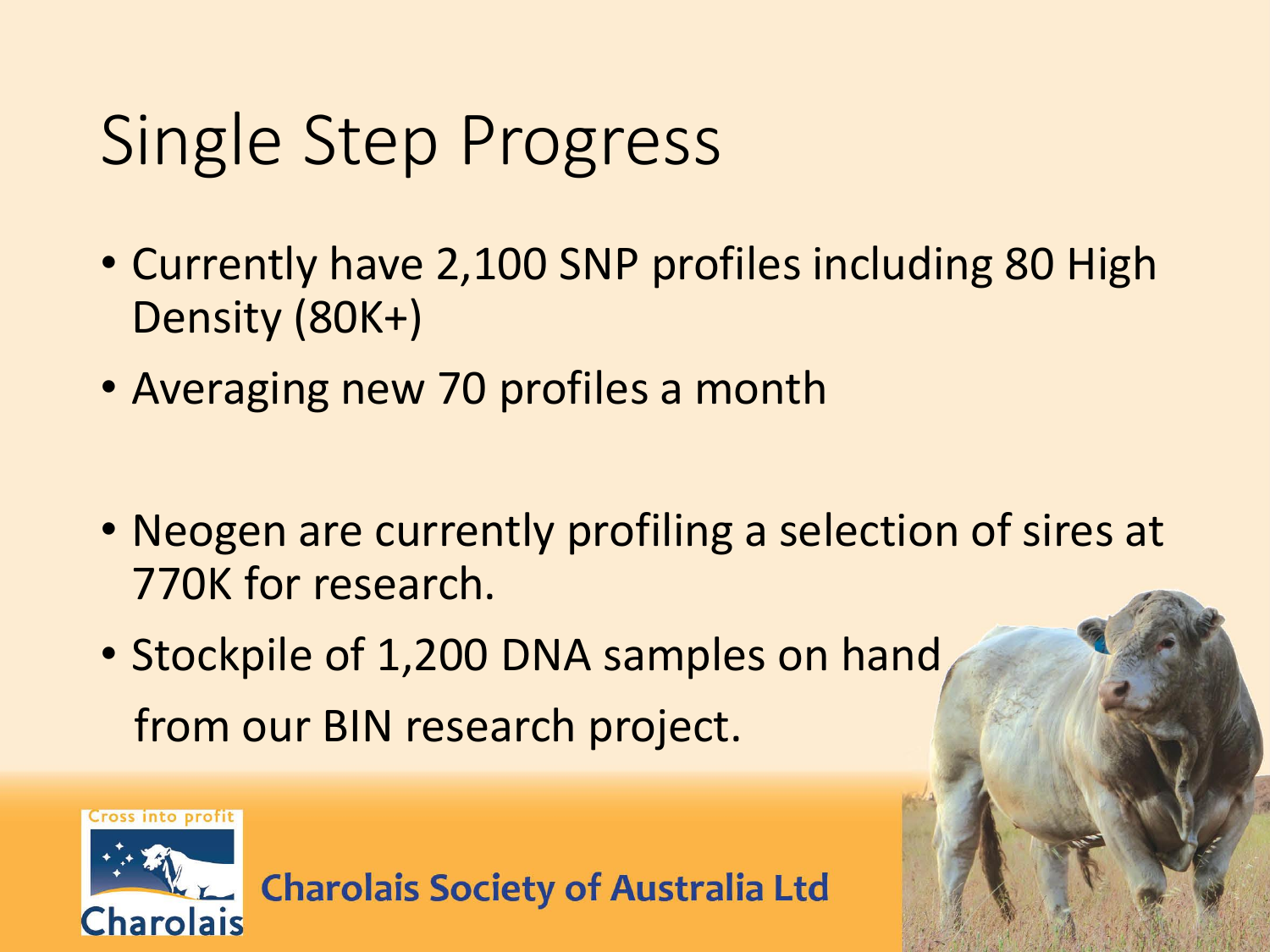#### Interesting Side

- Homozygous Poll testing >1350 in last three years
- 581 Homozygous Poll identified
- 540 PcPc
- 40 PcPf
- $\cdot$  1 PfPf
- (472 Poll tests 2019, 633 Poll tests 2018)



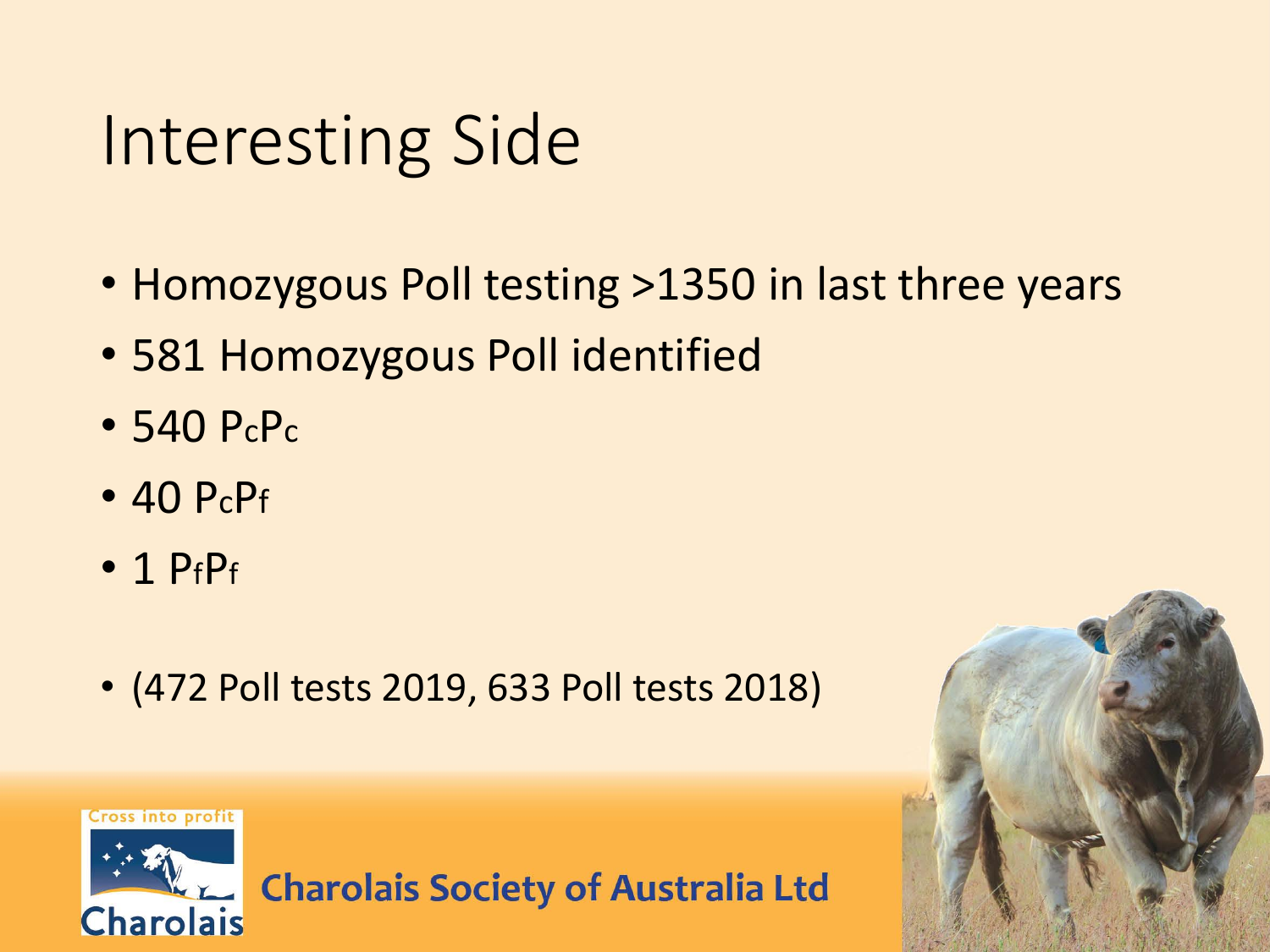#### Sire Verification

- Regulation all new sires to be verified to their sire if possible, e.g. SNP profile to test back to.
- 2019 YTD
	- Submitted 343 samples
	- 27 Sire failure (All since resolved) 7.8%
- 2018 Submitted 405 samples
	- 47 Sire failure (Most since resolved) 11.6%
	- 2 Unresolved (Downgraded to A Grade)

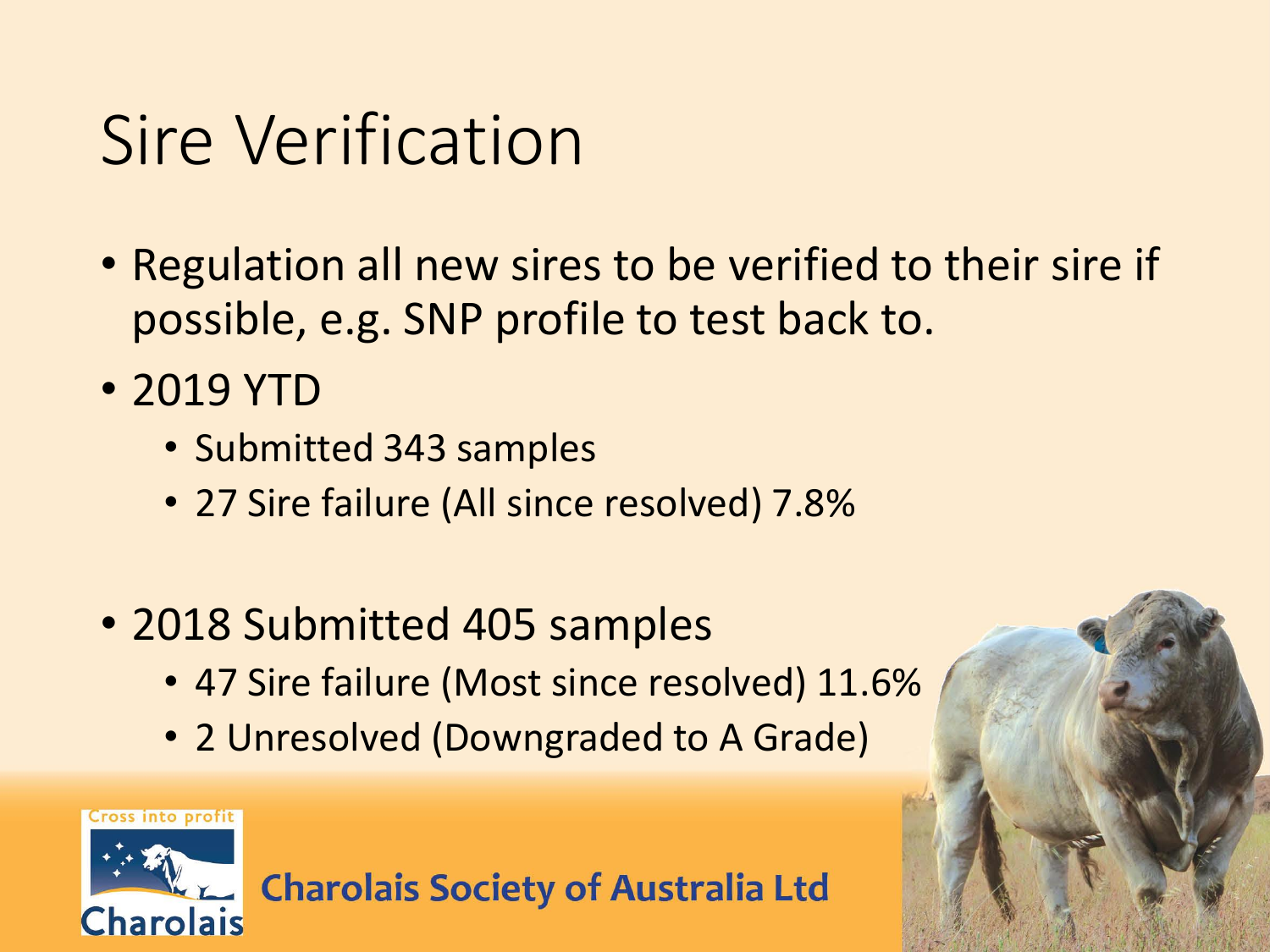## In The News

#### Angus herd \$200,000 One bull, Two samples

#### Society Disclaimer

Paper trail: Irelands Angus Kelleher K34 was offered in the stud's August 2015 sale with incorrect information on its sire.

#### **CATTLE**

#### **Irelands Angus case: Disclaimers no** cover for sire misrepresentation

PETER SOMERVILLE, The Weekly Times April 3, 2019 12:00am Subscriber only

 $\boldsymbol{\Theta} \boldsymbol{\Theta} \boldsymbol{\Theta}$ 

STUD breeders can no longer rely on written disclaimers for protection from genotype or database errors after a landmark court decision last week.

A NSW court ruled Wagga Wagga stud Irelands Angus sold a bull, Irelands Kelleher K34, for \$18,000 to Bongongo Angus in August 2015, only for it to be sale catalogue. discovered the bull's sire

Court orders Ireland's Angus to pay more than \$200,000 Court orders Ireland's Angus to pay mot

**Cross into profit Charolais**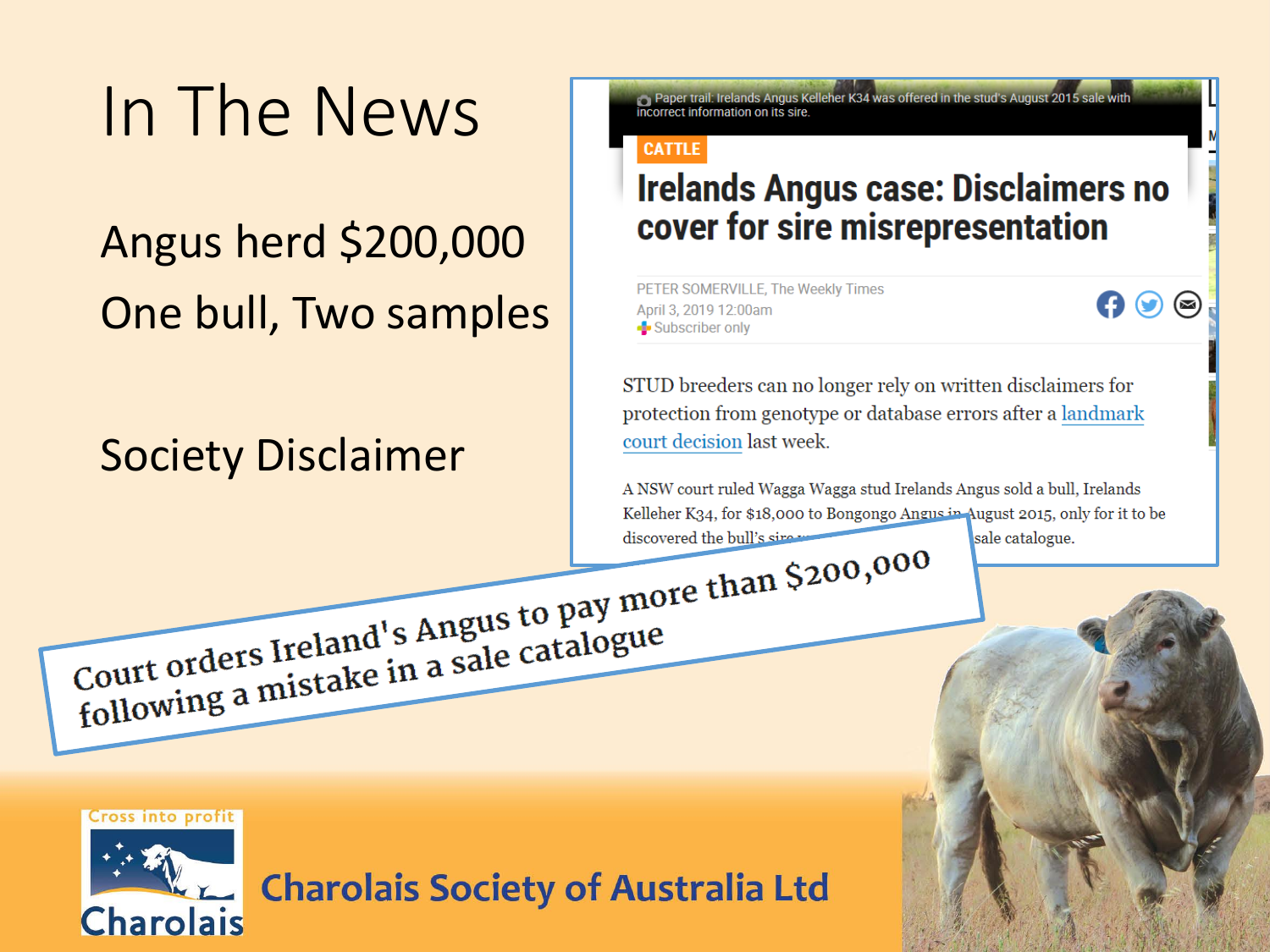## Ramifications

- Many herds now sire verifying pre sale
- Some studs holding sires sold to registered herds prior to delivery

• Angus Society now identify all pedigree verification online/catalogues etc

The suffix displayed at the end of each animal's name indicates the DNA parentage verification that has been conducted by Angus Australia.

- PV : both parents have been verified by DNA
- SV : the sire has been verified by DNA
- DV : the dam has been verified by DNA
- # : DNA verification has not been conducted
- E: DNA verification has identified that the sire and/or dam may possibly be incorrect, but this cannot be confirmed conclusively.